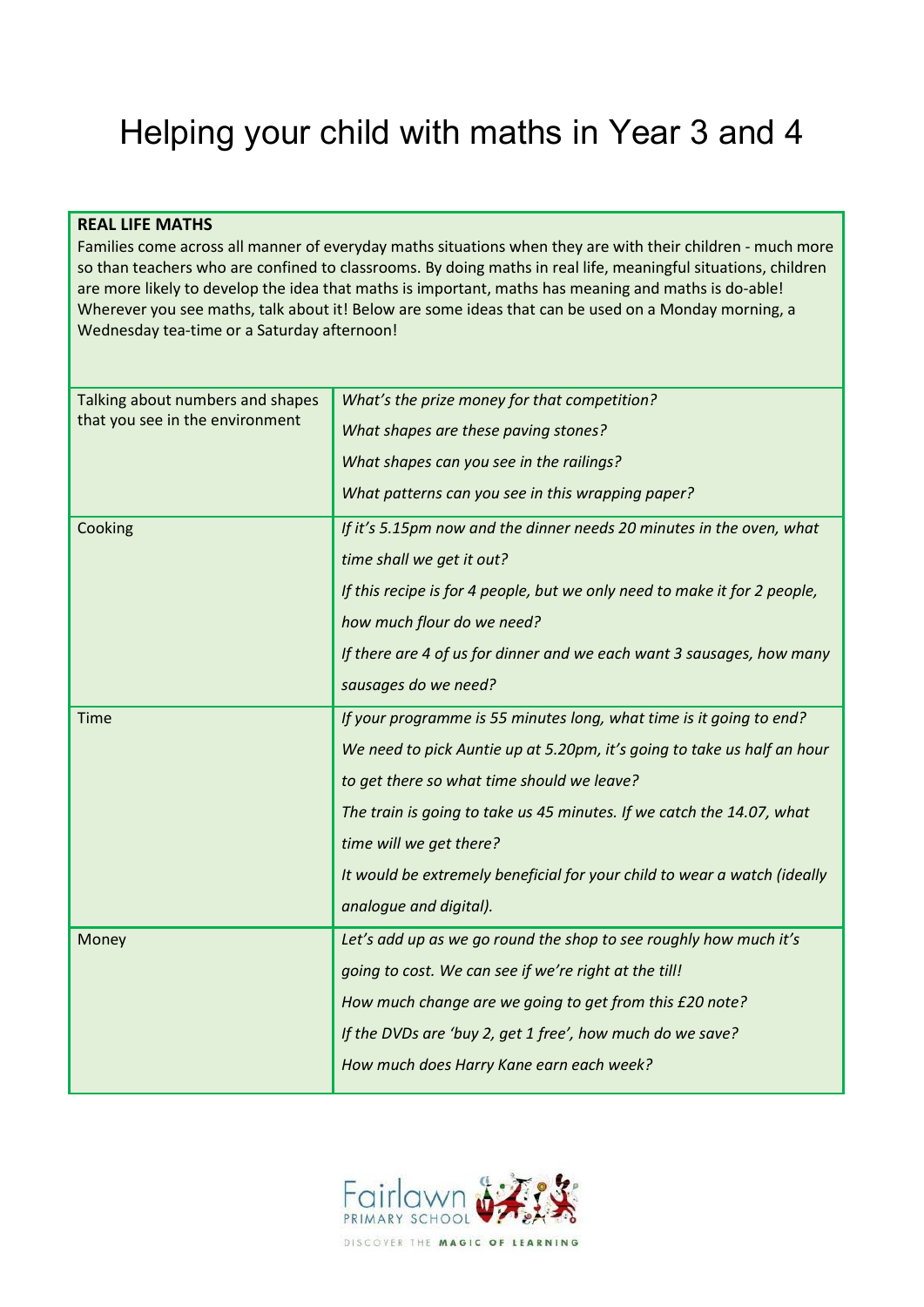| <b>Measures</b>           | How much water do you think is in the dog's bowl? Can we check? |  |
|---------------------------|-----------------------------------------------------------------|--|
|                           | How much taller than your brother do you think you are? Can we  |  |
|                           | check?                                                          |  |
|                           | How long will it take us to walk to the shops?                  |  |
|                           | What time is it?                                                |  |
| <b>Number calculation</b> | Play '21'/'Pontoon' with a deck of cards.                       |  |
|                           | Yahtzee (dice), darts, watch snooker, bowling, archery          |  |
|                           |                                                                 |  |

## **Times Tables**

By the end of Year 4, children are expected to recall multiplication and division facts for multiplication tables up to  $12 \times 12$ .

To allow children to make connections between the different times tables, we teach them in the following order:

1x, 2x, 5x, 10x, 0x (Year 2)

(2x), 4x, 8x, 3x, 6x, 12x (Year 3)

9x, 7x, 11x and revision of all times tables up to 12 x 12 (Year 4)

| <b>Times table</b> | <b>Patterns and links</b>                                                                             |  |
|--------------------|-------------------------------------------------------------------------------------------------------|--|
| x <sub>0</sub>     | Multiplying a number by 0 gives 0. Zero lots of 2 is zero. Zero lots of 7 is zero.                    |  |
| x <sub>1</sub>     | Multiplying a number by 1 gives the same answer. One lot of 2 is still 2. One lot<br>of 7 is still 7. |  |
| x <sub>2</sub>     | The ones digits repeat in this pattern; 2,4,6,8,0<br>All the numbers are even.                        |  |
|                    | Multiplying by 2 is the same as doubling.                                                             |  |
| x <sub>5</sub>     | All the numbers end in $a$ 5 or $a$ 0.                                                                |  |
|                    | The numbers alternate odd, even, odd, even.                                                           |  |
| x <sub>10</sub>    | All the numbers end in zero.                                                                          |  |
|                    | The tens digit goes up by one each time.                                                              |  |
| x <sub>4</sub>     | All the numbers are even.                                                                             |  |
|                    | You can double and double again to multiply by 4.                                                     |  |
| x8                 | All the numbers are even.                                                                             |  |
|                    | You can double, double and double again to multiply by 8.                                             |  |

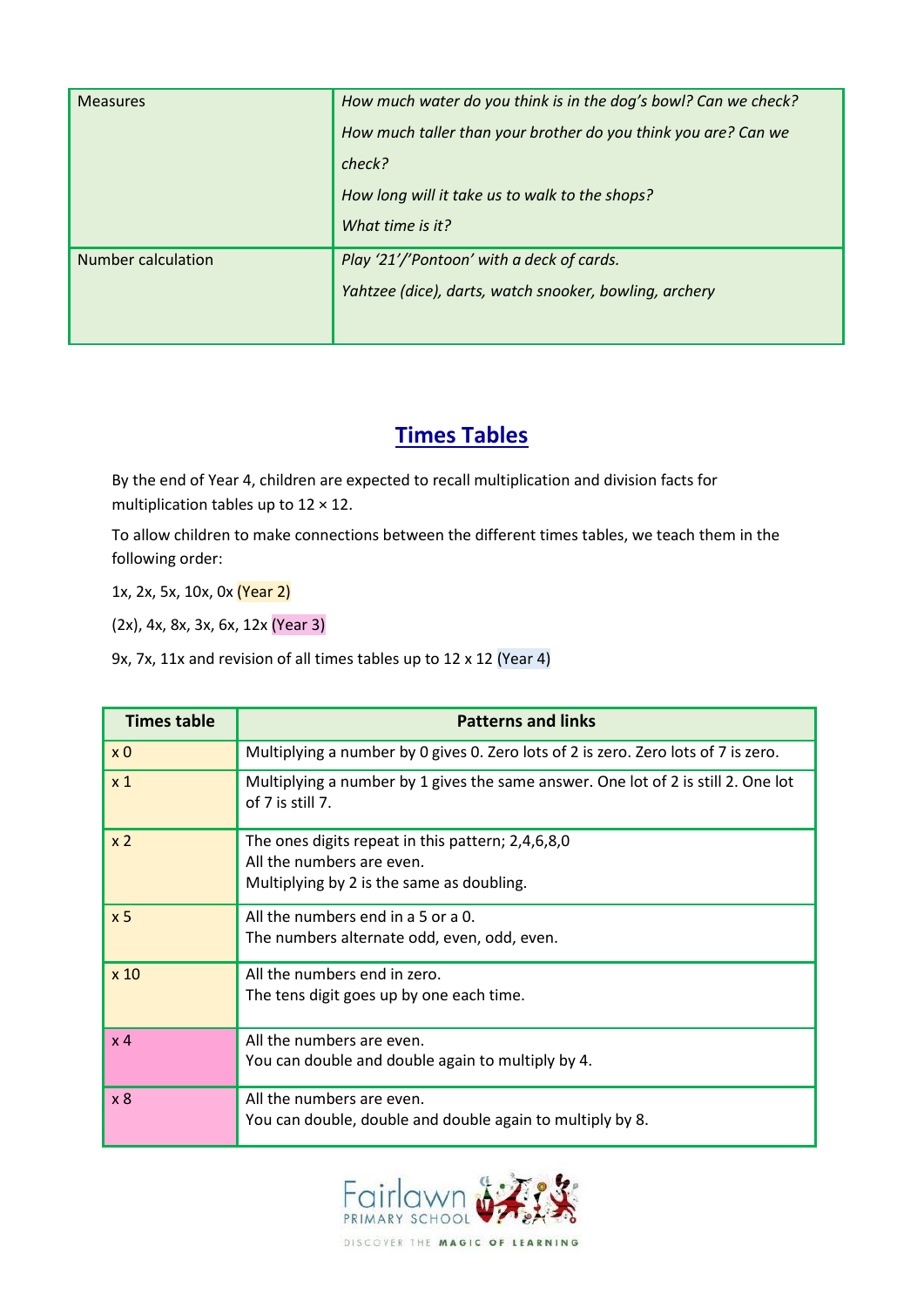| x <sub>3</sub>   | The numbers alternate odd, even, odd, even                                                                                                                                    |
|------------------|-------------------------------------------------------------------------------------------------------------------------------------------------------------------------------|
| $x_6$            | All the numbers are even.<br>You can multiply by three and then double.                                                                                                       |
| x <sub>12</sub>  | All the numbers are even.<br>You can x10 and then add two more lots.<br>You can multiply by 6 and then double.                                                                |
| $x \overline{7}$ | The numbers alternate odd, even, odd, even.<br>You can multiply by 5 and then add two lots.                                                                                   |
| x 9              | As the tens digit goes up by 1, the ones digit goes down by 1.<br>You can x10 and then subtract one lot.                                                                      |
| x 11             | The tens digit and the ones digit are the same. They both go up by one each<br>time.<br>The numbers alternate odd, even, odd, even.<br>You can x10 and then add one more lot. |

It is very useful for children to know times tables fluently. Chanting and singing the tables when you're in the car, bath or park all help!

[Click here](https://www.youtube.com/playlist?list=PLvMC7Wzm1mIF8CDTl1-QPgQGXVPAK-7lL) for a range of times table cover songs to support your child to learn the times tables.

[Click here](https://www.youtube.com/playlist?list=PLvMC7Wzm1mIFNODL7AW8WGHfTgJsKYZPv) for a range of times table dance videos.

## **Maths Games**

Playing maths games with children is also a great idea! It develops positive attitudes, mental maths strategies (which are very important), and is a good way of keeping them away from the TV!

The games below are designed to be adapted and varied. Learn the basic rules and then change them up as you want – let the children decide what to do!

#### **BINGO**

Draw one 3x3 grid for each player which they fill with numbers up to 20, for example:

| 11 | 5 | 16 |
|----|---|----|
| 9  | 3 | 4  |
|    | 8 | 20 |

The caller calls out any number between 1 and 20. If the player has the 'number bond' to 20, they cross it off their grid.

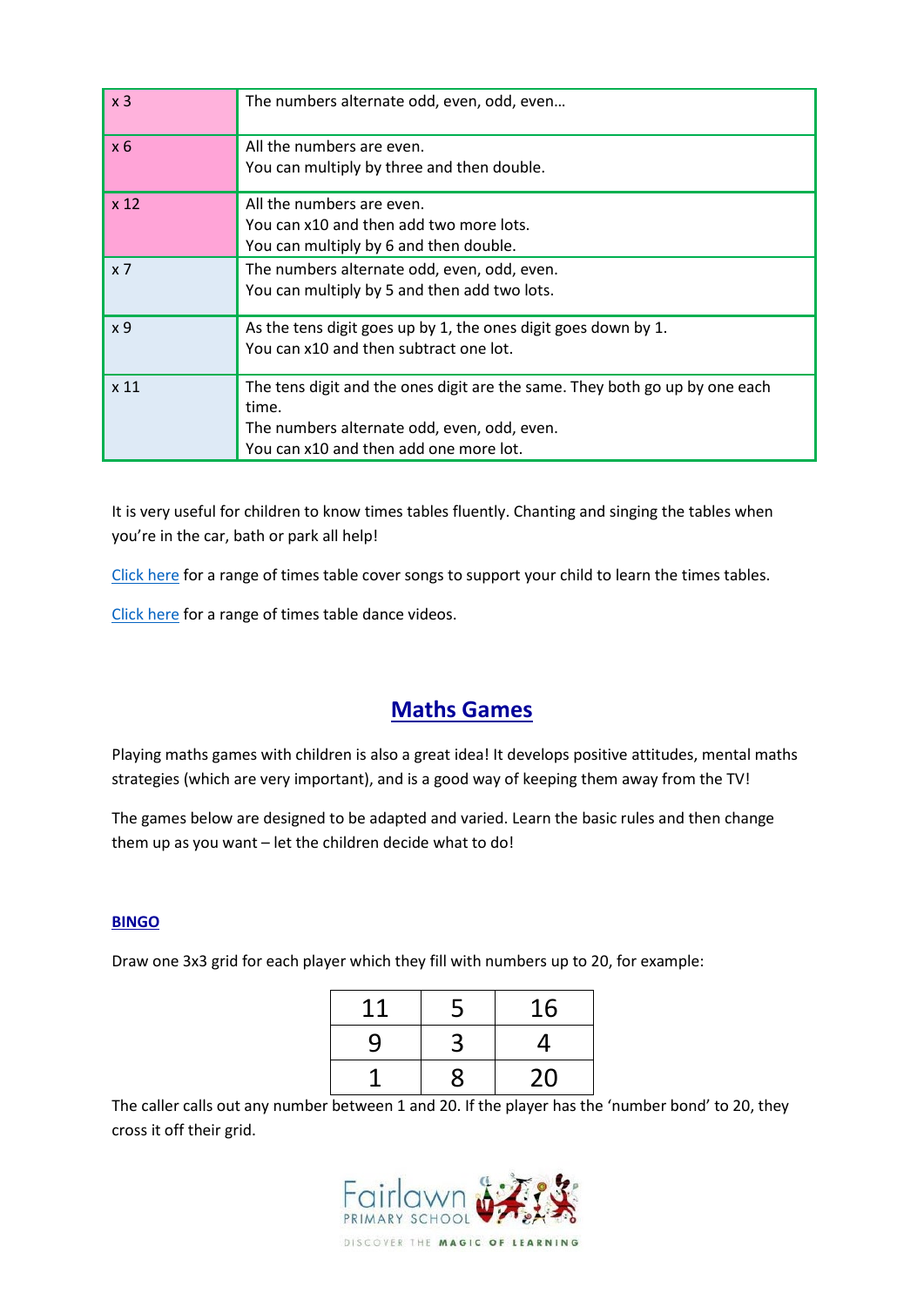i.e. If the caller says 14, any player can cross off 6 as 14+6=20

The first player with 3 in a line calls BINGO!

Playing against brothers, sisters, cousins, aunties, grandmas can be competitive and fun.

This can be played with lots of variations:

- Doubling numbers
- Halving numbers
- Number bonds to 10, 50, 100 etc.
- Throw two dice and add them
- Multiply by any single digit number
- Multiply by 10, 100, 1000

#### **DICE GAME**

Put 7 counters/buttons/sweets/raisins in the middle of the table. Throw 2 dice. The first player to add them and call out the correct total takes one object from the middle of the table. When all the objects are gone, the player with the most is the winner.

This can be played with lots of variations:

- Change the **number** of dice or the **type** of dice (you can buy fraction dice, 10-sided dice etc.)
- Change the calculation i.e. work out the difference between the dice, just use one dice and double it, use 3 dice and call out the largest/smallest number

#### **WHAT'S THE ANSWER?**

Decide on the answer e.g. 30. Each player has to think of as many calculations as they can for which 30 is the answer e.g. half of 60; 27+3, double 15.

After 1 minute, only unique calculations get a point and the player with the highest point score wins.

#### **COUNTDOWN**

Throw a dice 5 times to create 5 numbers. Decide upon a total (20 or 30 are often good). Players have to try to reach the total; they can use  $+ - x \div a$  as many times as they like, but they can only use each number once. The player nearest to the total wins that round.

To make it harder/easier, change the number of numbers, decide that every number has to be used once and only once, change the total, put players in pairs to play etc.

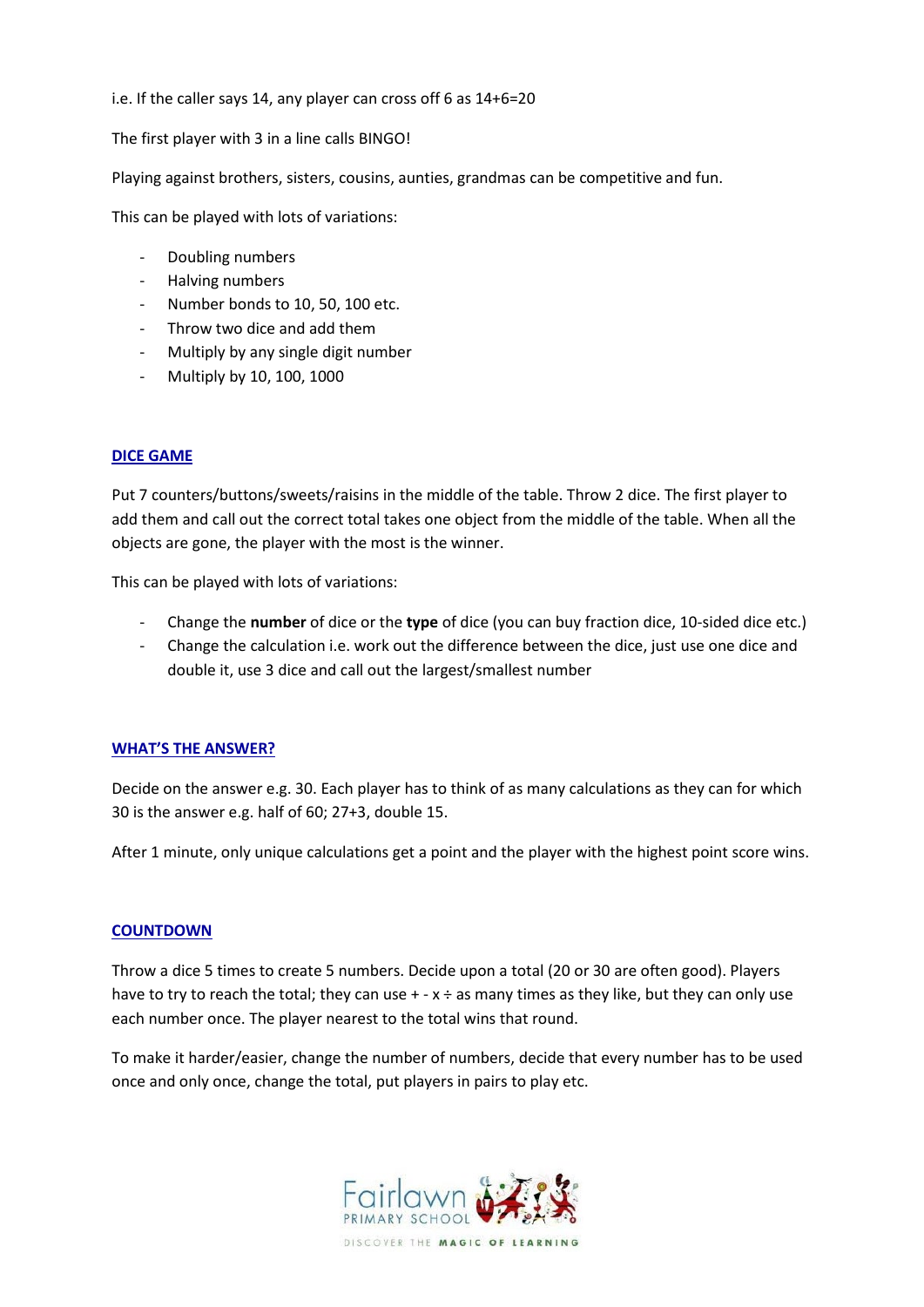#### **WHAT NUMBER CAN YOU MAKE?**

Cut out ten pieces of paper and write one 0-9 digit on each:

|    | L | $\mathcal{P}$ | ∙ ⊰ |   |
|----|---|---------------|-----|---|
| K. |   | (7)           | R.  | У |

Turn the cards face down.

Decide on a target. It might be an:

- Even number
- The largest number
- A number in the 5 times table
- A number greater than 60 but less than 100

Take it in turns to take a card, turn it over and put it in a place value grid:

| <b>Tens</b> | <b>Ones</b> |
|-------------|-------------|
|             |             |
|             |             |
|             |             |

#### *The digit can't be moved once it's been placed!*

Whoever gets the target number wins!

You could change your grid to make it HTO, ThHTO or even TThThHT0.

#### **CARD GAMES**

[Click here](https://www.weareteachers.com/math-card-games/) to find a range of cards games to play with your child.